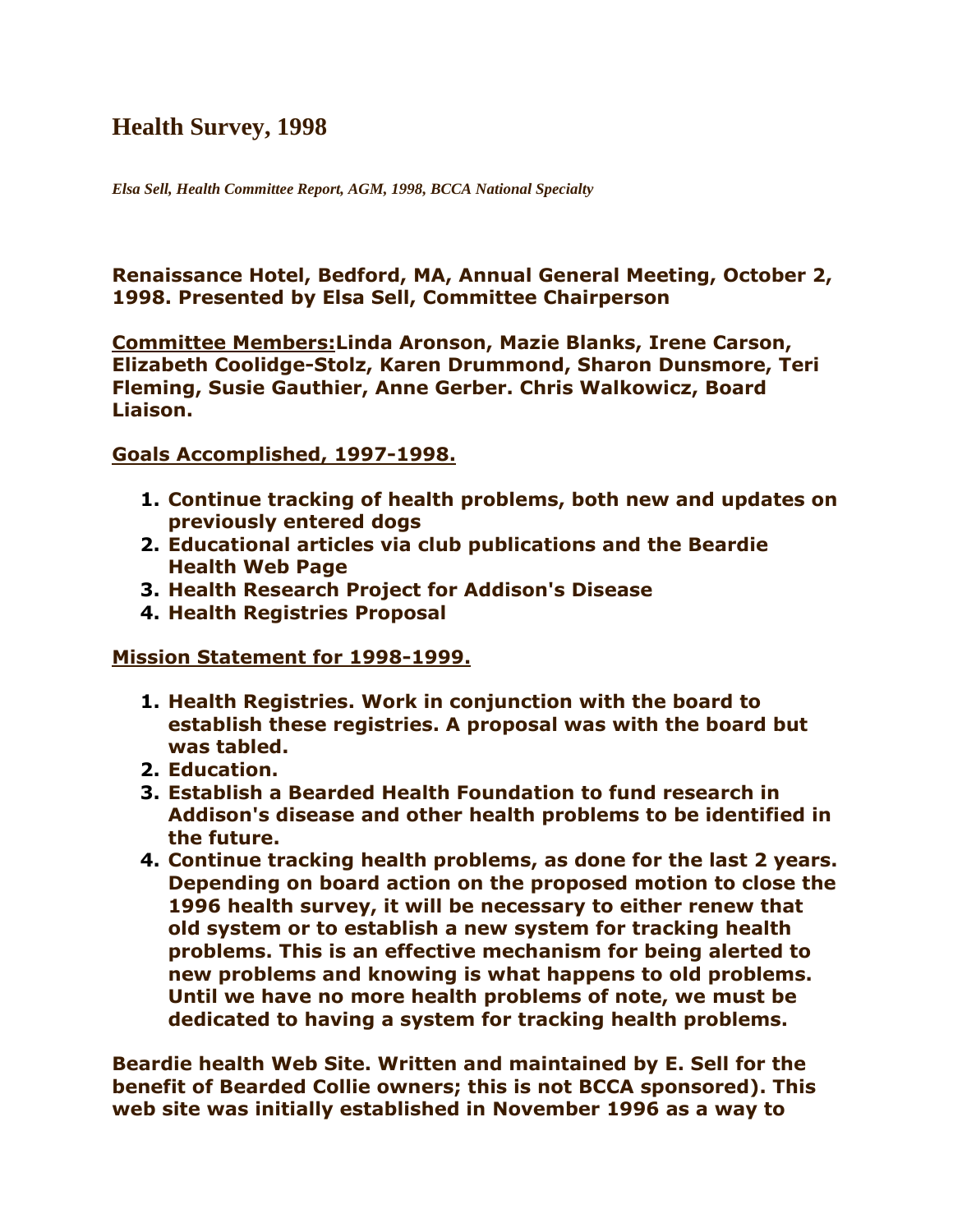**submit health survey forms and to ask questions about health problems. It became also an educational forum in January 1998. Since my ISP began to provide information in April 1998, the average number of hits per day have increased from 282 to 513 during the first 3 weeks of September, 1998.**

**The articles most frequently hit (author name in ()) (a 4 month average) are as follows:**

- **Genes (Bell) 85**
- **Autoimmune1 (Aronson) 80**
- **Arthritis (Aronson) 77**
- **Vaccination (on for 1 mo) (Aronson) 77**
- **Addison's (Lang) 73**
- **Worms (Aronson) 71**
- **Old dog (Aronson) 71**
- **Cryptorchidism (Aronson) 67**
- **Thyroid, aggression (Aronson) 67**
- **Heartworm (Sell) 66**

**The remainder of this report consists of the data from the cumulative health survey for the years 1996-1998.**

### **General Demographics**

| <b>Number of Dogs</b> |                                          |
|-----------------------|------------------------------------------|
| 1997                  | 1298                                     |
| 1998                  | 1397 (81% USA; 11% Canadian; 8% foreign) |
|                       |                                          |
| <b>Sex of Dogs</b>    |                                          |
| <b>Male</b>           | Intact: 1997 - 60%, 1998 - 57%           |
| Female                | Intact: 1997 - 53.5%, 1998 - 50%         |
|                       |                                          |
| <b>Rescue</b>         |                                          |
| 1997                  | 19                                       |
| 1998                  | 32                                       |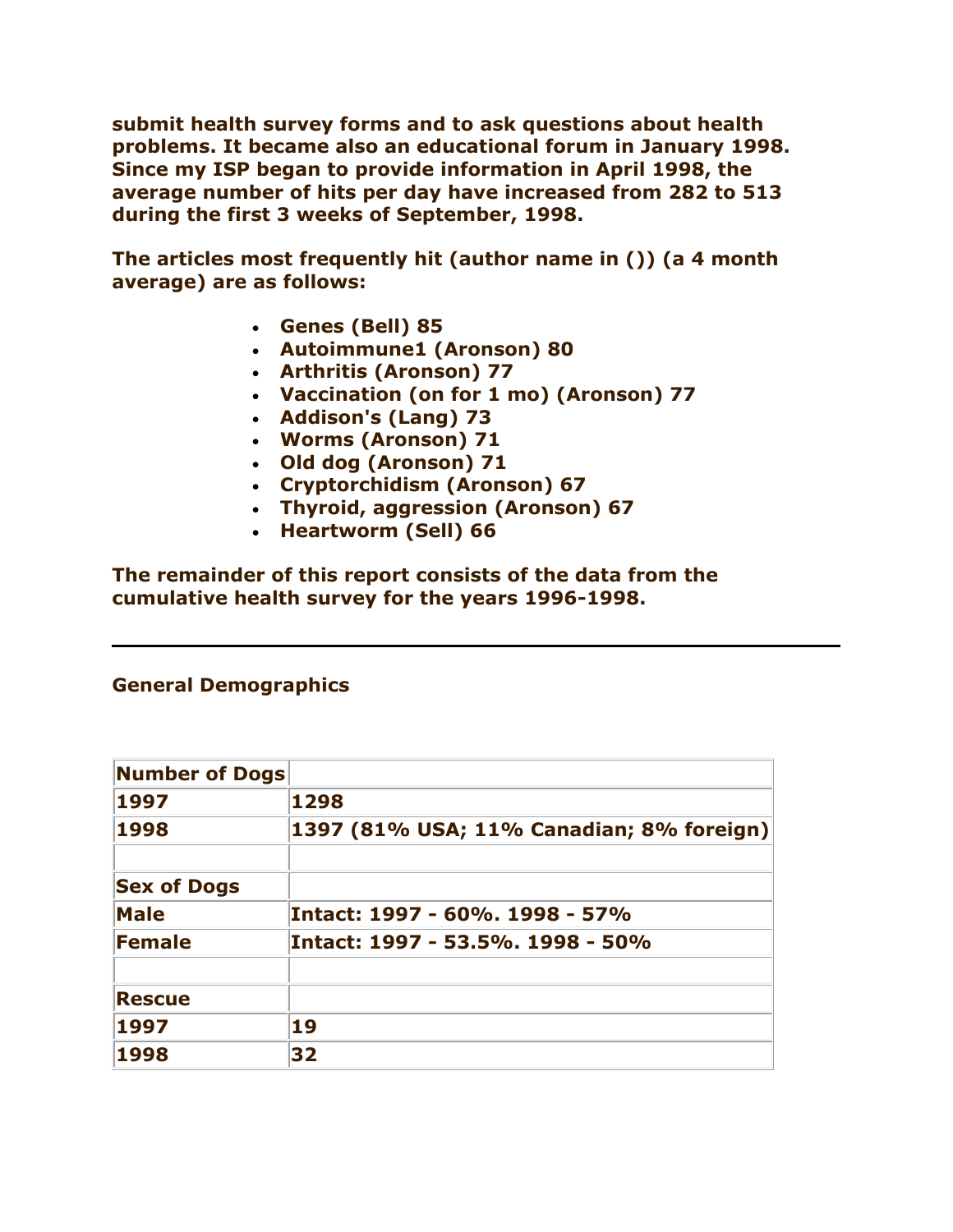# **Health Status, 1998 Cumulative Data**

| <b>Total # of Dogs</b>           | 1397 |
|----------------------------------|------|
| $\#$ Healthy                     | 776  |
| $\#$ with Health Problems        | 614  |
| # with Autoimmune Health Problem | 201  |
| # with More than One A/I Problem | 25   |
| Deaths                           | 269  |

# **Sex Distribution, 1998 Cumulative Data**

| <b>Variable</b> | <b>Number of dogs</b> | <b>Percent</b>          |
|-----------------|-----------------------|-------------------------|
| <b>Male</b>     | 617                   | 44.6                    |
| <b>Intact</b>   | 352                   | 57                      |
| <b>Neutered</b> | 247                   | 40                      |
| <b>Unknown</b>  | 18                    | 3                       |
| <b>Female</b>   | 760                   | 54.9                    |
| <b>Intact</b>   | 376                   | 50                      |
| <b>Spayed</b>   | 366                   | 48                      |
| <b>Unknown</b>  | 18                    | $\overline{\mathbf{2}}$ |

# **Age Distribution of Live Dogs**

| Age        | 1997 ( $n=1084$ ) | 1998 (n=1334) $*$ |
|------------|-------------------|-------------------|
| $<$ 3 yr   | 24.6%             | 10.2%             |
| $3-5$ yr   | 31.6%             | 30.2%             |
| $6-8$ yr   | 21.5%             | 22.3%             |
| $9-11$ yr  | 13.2%             | 15.7%             |
| $12-14$ yr | 7.9%              | 9.3%              |
| $>14$ yr   | 1.4%              | 12.1%             |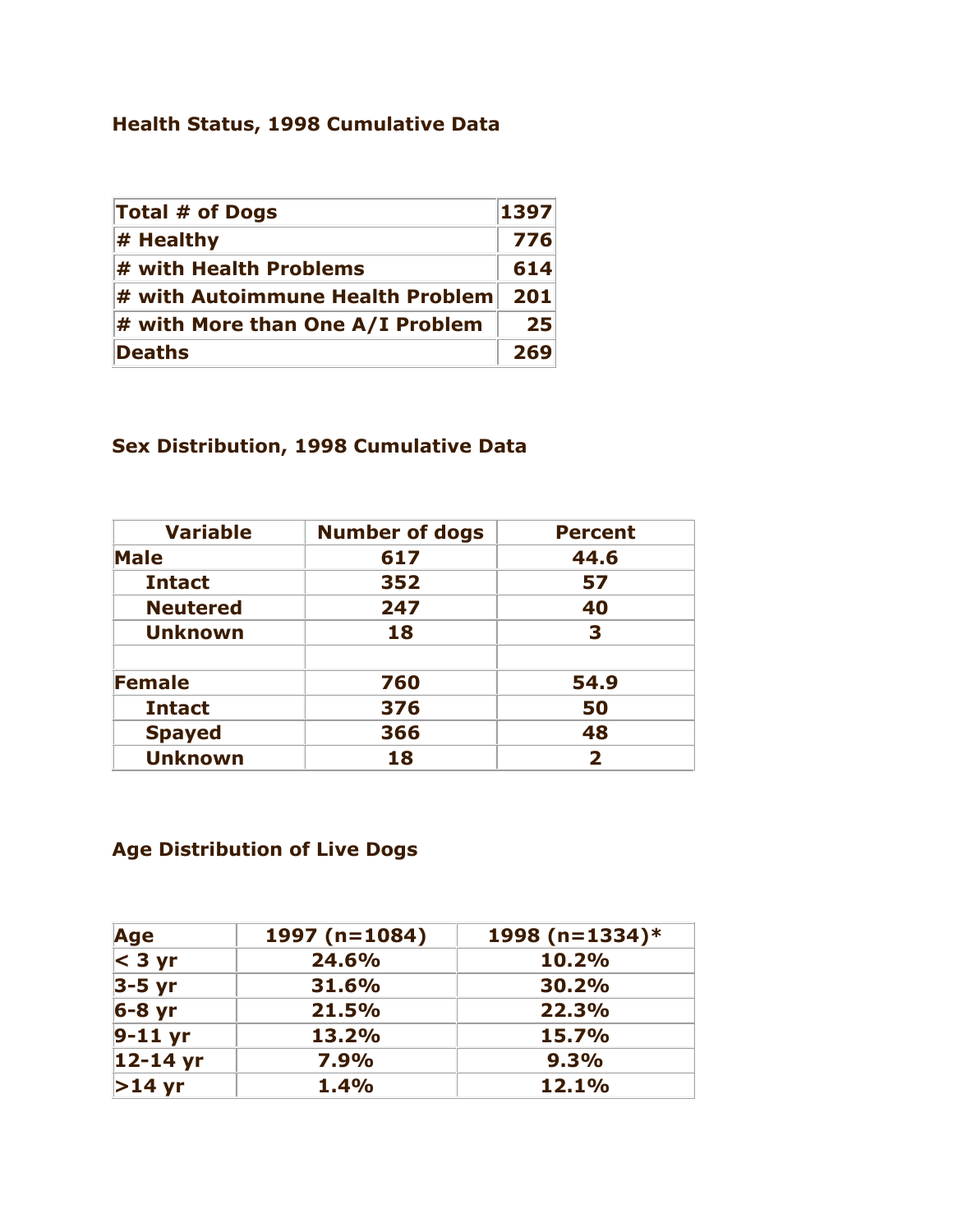# **Frequency of Flea and Heartworm Preventive Use**

| <b>Heartworm Preventive (#</b><br>$reporting = 1196)$ | % Reporting |
|-------------------------------------------------------|-------------|
| <b>None</b>                                           | 39%         |
| <b>Interceptor</b>                                    | 23%         |
| Diethylcarbamazine products                           | 11%         |
| <b>Heartgard plain and plus</b>                       | 24%         |
| <b>Other</b>                                          | 3%          |
| Flea Preventive (# reporting $=$<br>1275)             | % Reporting |
| <b>None</b>                                           | 61%         |
| <b>Program</b>                                        | 22%         |
| <b>Advantage/frontline</b>                            | 4%          |
| <b>Organophosphates</b>                               | 4%          |
| <b>Combinations</b>                                   | 4%          |
| <b>Topicals and other</b>                             | <b>7%</b>   |

### **Most Common Health Problems (# cumulative for 1998)**

| <b>Health Problem</b>         | # of Cases |
|-------------------------------|------------|
| <b>Hypothyroid</b>            | 83         |
| <b>Cancer</b>                 | 74         |
| <b>Addison's</b>              | $61 (+6)*$ |
| <b>Arthritis</b>              | 47         |
| <b>Allergic skin disease</b>  | 43         |
| <b>Skin problems, other</b>   | 37         |
| <b>Kidney disease/failure</b> | 33         |
| <b>Hip dysplasia</b>          | 30         |
| <b>Infectious disease</b>     | 27         |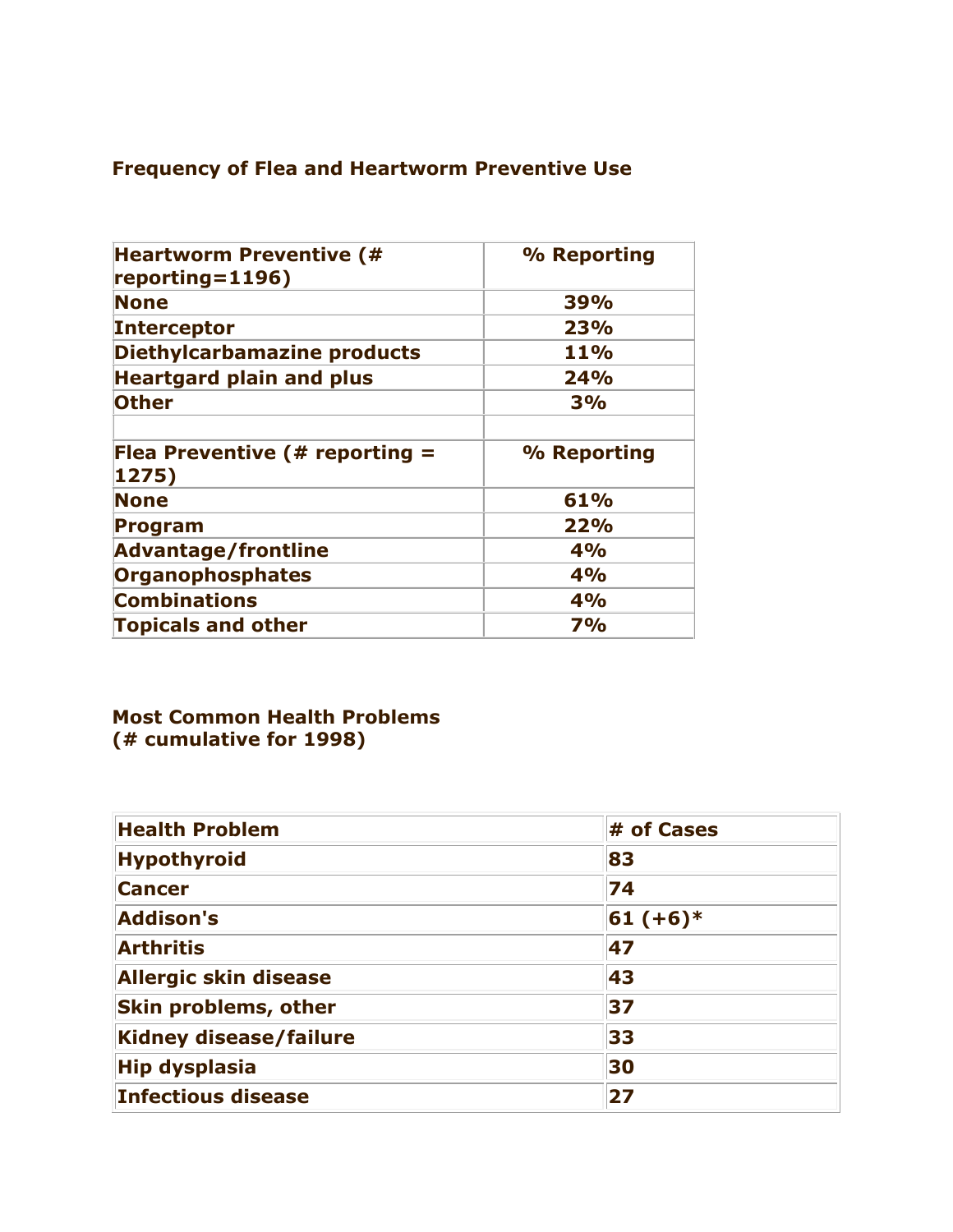**\* The additional 6 cases with Addison's disease were reported by phone or e-mail during September and the owners have not yet gotten in their health survey forms.**

**Less common health problems. These are listed in order of decreasing numbers of cases, with the # in parentheses: diarrhea (26), bladder infection (25), ear infection (23), urinary tract infection (21), liver disease (19), food allergies (18), anemia (18 some of these were autoimmune hemolytic anemia), benign tumors (14), colitis (14), depigmentation (14), cataracts (13), seizures (12), aggressive behavior (11), vaginitis (11), stroke (11), anal gland problems (10), cryptorchidism (10), sterility (9), bladder stones (6), pancreatic insufficiency (3).**

#### **Other Autoimmune Health Problems (# cumulative for 1998)**

| <b>Health Problem</b>               | $#$ of Cases              |
|-------------------------------------|---------------------------|
| <b>Nail disease1</b>                | $ 20 (+3)*$               |
| <b>Inflammatory bowel disease</b>   | $14 + 12$ suspect**       |
| <b>Systemic lupus erythematosus</b> | $11 + 4$ suspect $(+1)^*$ |
| <b>Hemolytic anemia</b>             | $8 + 5$ suspect           |
| Thrombocytopenia (low platelets)    | $5 + 2$ suspect           |
| <b>Rheumatoid arthritis</b>         |                           |

**\* Numbers in parentheses are cases reported in September and owners have not yet gotten in their health survey forms.**

**\*\* These diseases are difficult to definitively diagnose at times; some dog's diagnoses were therefore suspect because all diagnostic criteria had not been met. They may be at some time in the future.**

**1 Nail problems included various diagnoses: pemphigus, lupoid onychodystrophy, infection, unknown. Nail biopsy is needed to establish a diagnosis of lupoid onychodystrophy; bacterial and fungal cultures are necessary to rule out infection. Sometimes two causes can occur (e.g., infection and lupoid onychodystrophy).**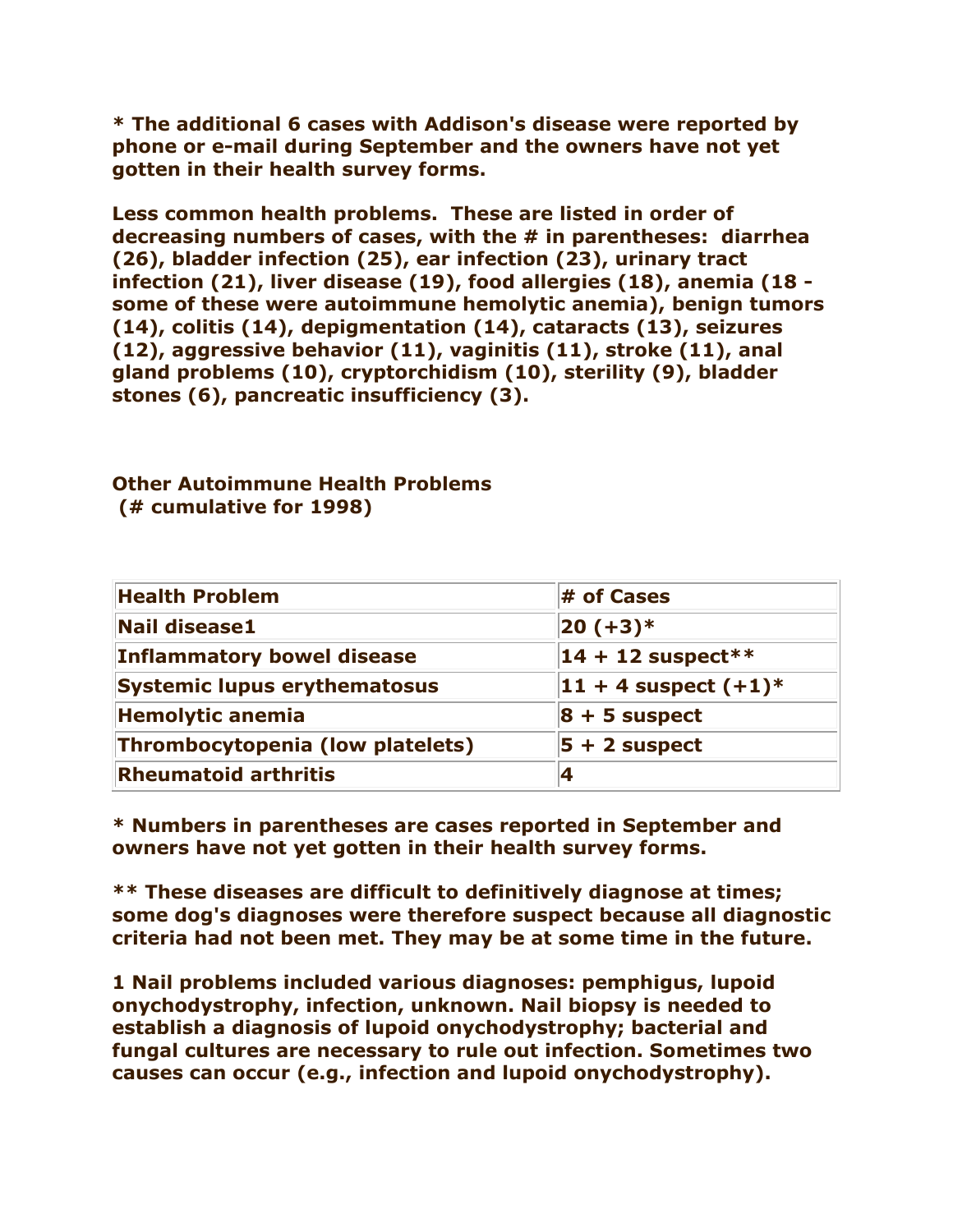#### **Cases and Frequency of Addison's Disease (The dogs in each survey year different, based on year of birth, sex, and reproductive status)**

| 1992 Health Survey                           |  |
|----------------------------------------------|--|
| 18 Addisonian dogs                           |  |
| 804 total dogs                               |  |
| <b>Frequency of Addison's disease = 2.2%</b> |  |
| 1996 Health Survey (dogs born after 1989)*   |  |
| 22 Addisonian dogs                           |  |
| 805 total dogs                               |  |
| <b>Frequency of Addison's disease = 2.7%</b> |  |

**\* There is no difference in frequency of Addison's disease between the two surveys. An important feature of this table is that the frequency of Addison's disease is not low; the normal dog population frequency of Addison's disease is reported to be 0.1%. It is also important to know that the two surveys were designed for different purposes, the forms for reporting were different, and the health chairpersons were different. The previous health chair provided birth years, sex, and reproductive status of the 92 Addisonian dogs to me (no owner or dog identification was revealed). I removed any dogs from the 96 Addison's group (for the above table only) who had the same birth years, sex, and reproductive status as an Addisonian dog in the 92 survey in an attempt to assure that the calculated frequency of Addison's used different dogs.**

**Clinical Presentation of Bearded Collies with Addison's Disease (cumulative data for 1996-1998). There were 61 Addisonian dogs with health survey forms; 23 (37.7%) were male and 37 (60.7%) were female; 1, unidentified sex. At the time of Addison's diagnosis 12 (19.7%) were reproductively intact; 15 (27.3% were neutered males; 25 (45.5%) were spayed females; in 9, reproductive status was not known. There were 40 (65.5%) living; the others were deceased. The age of onset ranged from 6 months to 11 years, with the average age at 3.9 years. 27/30 with information on onset age**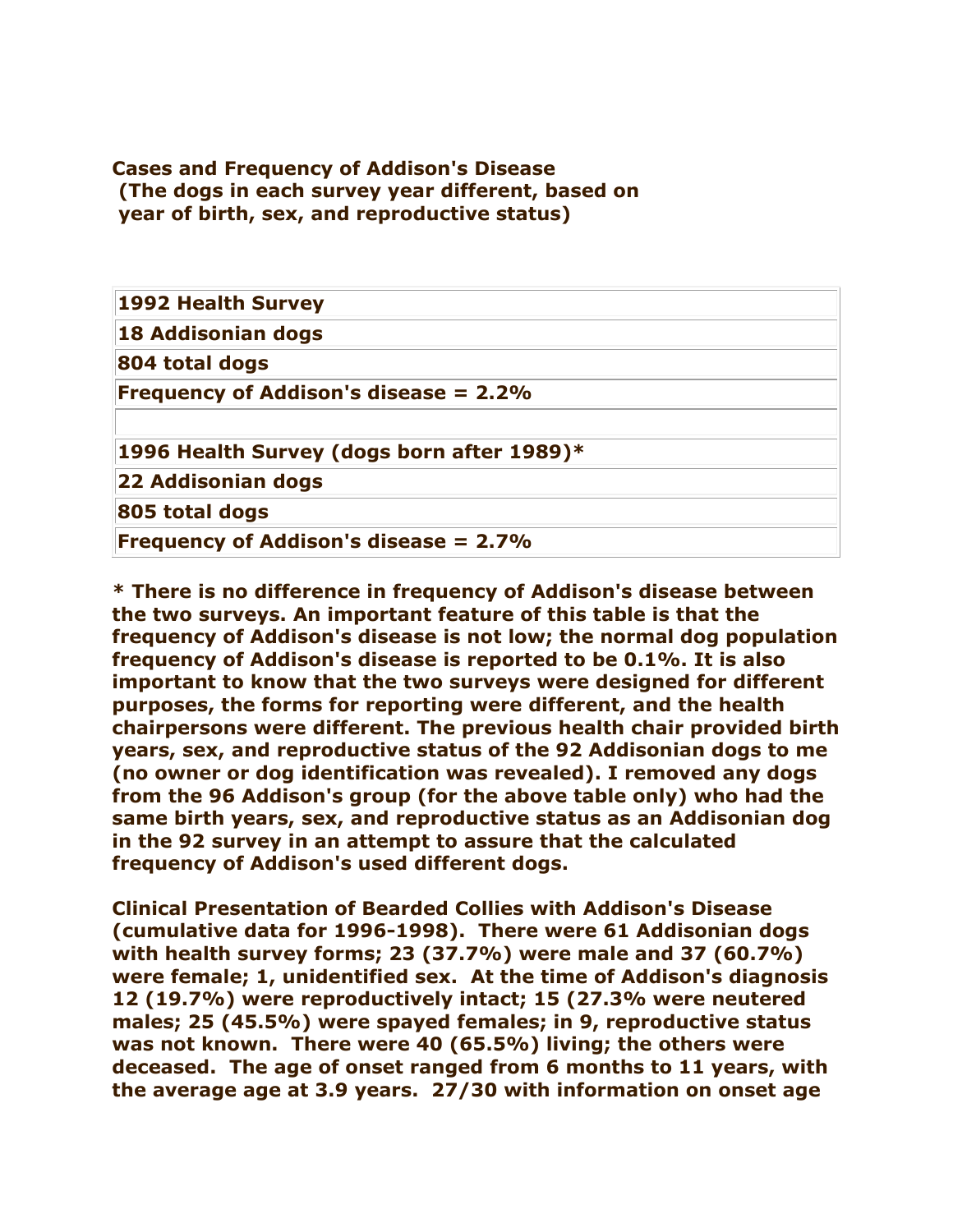**were four years of age or less at time of Addison's disease. So, this is occurring in relatively young dogs.**

**Thirty-four owners reported presenting symptoms and/or laboratory work. All 8 who reported lab work had "renal failure" (elevated blood urea nitrogen - BUN, and elevated creatinine). All except one were reported to have one or more symptoms: poor appetite in 16, vomiting in 12, diarrhea in 11, weakness in 10, lethargy in 7, sound sensitivity in 6, less than normal activity in 4, weight loss in 3, coat loss in 3, stress intolerance in 2, discoordinated movements in 2, shivering in 2, depigmentation in 2, and seizures or aggression, 1 each.**

**These are non-specific clinical findings, meaning that more than one disease can cause them. If you have a young Beardie who suddenly becomes ill with a combination of these findings and your veterinarian diagnoses "renal failure", tell the veterinarian about what is presently known of Addison's in Bearded Collies. Copy and give him/her a copy of this article. There is a diagnostic test for Addison's disease - the ACTH stimulation test, in which cortisol levels are drawn before and after injection of ACTH.**

| <b>Age Group</b> | % Deaths for Age Group | <b>Cumulative %*</b> |
|------------------|------------------------|----------------------|
| $<$ 3 yr         | 7.0                    | -                    |
| $3-5$ yr         | 9.7                    | 13.3                 |
| $6-8$ yr         | 16.4                   | 30.0                 |
| $ 9-11$ yr       | 16.7                   | 47.1                 |
| $12 - 14$ yr     | 38.1                   | 88.2                 |
| $> 14$ yr        | 12.1                   | 100.0                |

**Age of Death (# of dogs with age or death reported = 257; av. age=10.3 yr)**

**\* Cumulative percentage excludes accidental deaths which occurred most often in the two youngest age groups.**

**The previous table shows that a quite high proportion of Beardies die before the age of nine years. Of course, the data are**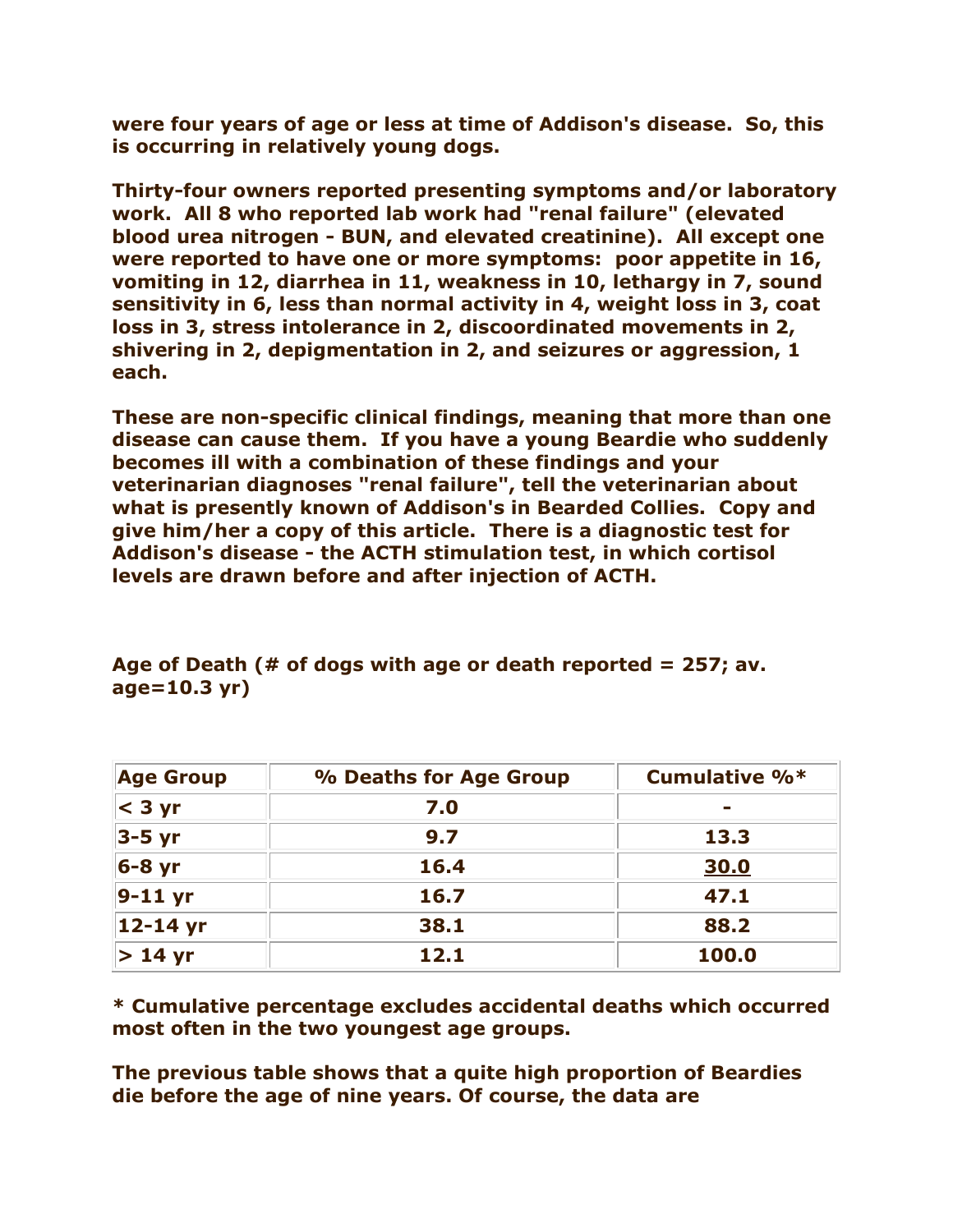**representative only of the population in the survey and should not be generalized to all Beardies. Even so, is it not worrisome to have 30% dying before the age of nine years? I think the answer is yes. The next table shows which health problems were responsible for the deaths of these younger dogs, excluding accidental deaths.**

#### **Causes of Death in Bearded Collies Younger Than Nine Years**

| <b>Health Problem</b>  | $\frac{9}{6}$ < 9yr<br># <9yr/total # Deaths from that<br><b>Health Problem</b> |       |
|------------------------|---------------------------------------------------------------------------------|-------|
| <b>Autoimmune</b>      | 19/29                                                                           | 65.5% |
| Kidney disease/failure | 9/25                                                                            | 36%   |
| <b>Cancer</b>          | 18/63                                                                           | 29%   |
| <b>Aggression</b>      | 5/5                                                                             | 100%  |
| <b>Infection</b>       | 4/4                                                                             | 100%  |

**Several points deserve comment. First, autoimmune health problems claim more than 50% of their deaths before the age of 9 years. If those health problems could be prevented from happening, wouldn't that be progress? Among the autoimmune problems, 9 were Addison's disease, 3 had more than one A/I problem, and 1 had inflammatory bowel disease. An additional 2 had pancreatic insufficiency (which may or may not be an A/I disease) and these 2 were not counted as autoimmune problems in the figures above.**

**The second point is that Addison's disease usually presents as kidney failure in the first laboratory workup done on the dog who suddenly becomes very ill. This is because of mineral imbalance in Addison's disease and the resulting dehydration and shock. Addison's disease is probably not a cause for kidney failure which is chronic and long term before death; if it were, it would have been diagnosed. So, if you have the misfortune to have a young Beardie die suddenly of kidney failure please ask your veterinarian to perform a necropsy and have the kidneys and adrenal glands sent for pathology evaluation.**

**Causes of Death in Other Age Groups.**